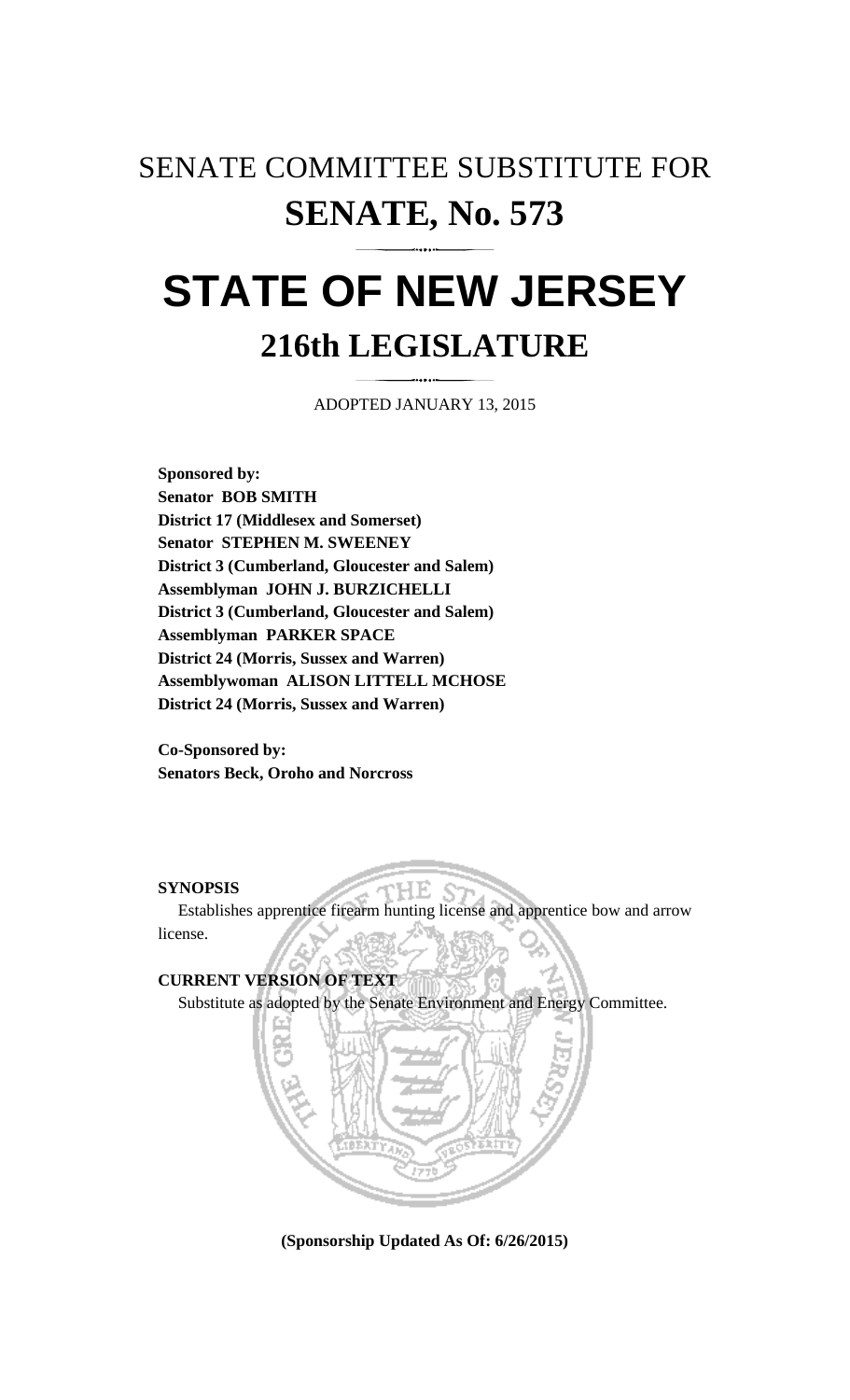$\mathcal{D}$ 

1 **AN ACT** concerning hunting licenses, supplementing Title 23 of the 2 Revised Statutes, and amending various parts of the statutory 3 law.  $\overline{\mathbf{A}}$ 5 **BE IT ENACTED** *by the Senate and General Assembly of the State*  6 *of New Jersey:*  7  $8 \t 1$ . R.S. 23:1-1 is amended to read as follows: 9 23:1-1. As used in this title: 10 "Apprentice license" means any resident's apprentice firearm 11 hunting license, resident's apprentice bow and arrow license, 12 nonresident's apprentice firearm hunting license, or nonresident's 13 apprentice bow and arrow license issued pursuant to R.S.23:3-4. 14 "Assistant protector" or "assistant fish and game protector" 15 means the Deputy Chief of the Bureau of Law Enforcement in the 16 division; 17 "Closed season" means the date and time of year when wildlife 18 may not be captured, taken, killed, or had in possession in the field; 19 "Code" means the State Fish and Game Code; 20 "Conservation officer" means any sworn, salaried member of the 21 Bureau of Law Enforcement in the division holding the titles of 22 Conservation Officer I, II, or III, and includes the titles of 23 Supervising Conservation Officer and Chief of the Bureau of Law 24 Enforcement; 25 "Council" means the Fish and Game Council in the Division of 26 Fish and Wildlife in the Department of Environmental Protection; 27 "Delaware river" means the waters of the Delaware river from 28 the Pennsylvania shore to the New Jersey shore, or in the case of 29 any tributaries or inland bays on the New Jersey side, to the mouths 30 of those tributaries or bays; 31 "Deputy warden" or "deputy fish and game warden" means any 32 commissioned deputy conservation officer of the Bureau of Law 33 Enforcement in the division; 34 "Division," "Division of Fish, Game and Wildlife," "board," or 35 "Board of Fish and Game Commissioners" means the Division of 36 Fish and Wildlife in the Department of Environmental Protection; 37 "Fishing" means the possession of an instrument used to take fish 38 in a condition that makes the instrument readily usable, while in a 39 place or in proximity thereto where fish may be found; 40 "Hunting" means the possession of an instrument used to take 41 wildlife in a condition that makes the instrument readily usable, 42 while in a place or in proximity thereto where wildlife may be 43 found; 44 "Open season" means the date and time of year when wildlife 45 may be captured, taken, killed, or had in possession;

 **EXPLANATION – Matter enclosed in bold-faced brackets** [**thus**] **in the above bill is not enacted and is intended to be omitted in the law.** 

 **Matter underlined thus is new matter.**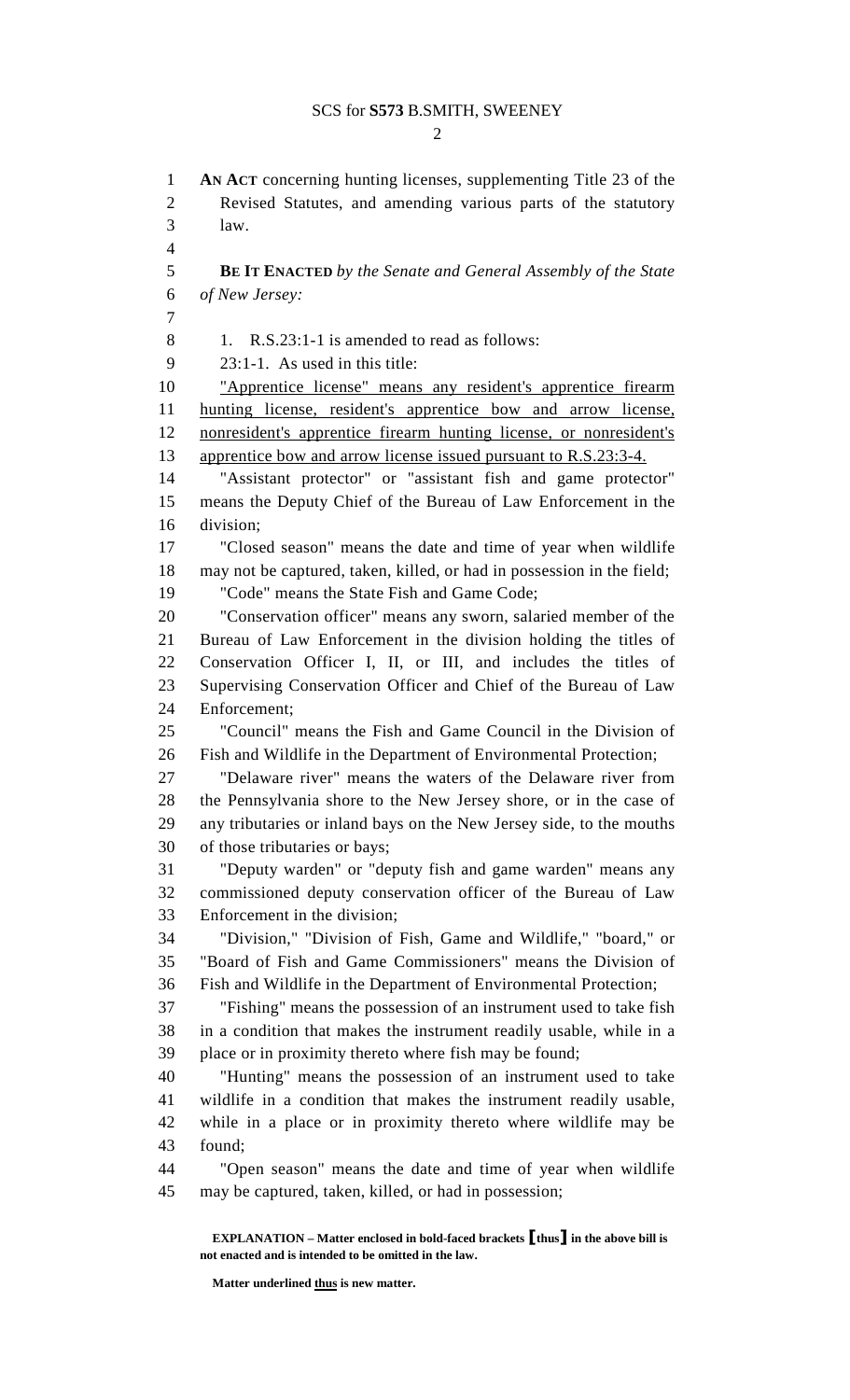3

1 "Protector" or "fish and game protector" means the Chief of the 2 Bureau of Law Enforcement in the division;

3 "Warden" or "fish and game warden" means a conservation 4 officer;

5 "Wildlife" means any wild mammal, bird, reptile, amphibian, 6 fish, mollusk, crustacean or other wild animal or any part, product, 7 egg or offspring or the dead body or parts thereof.

- 8 (cf: P.L.1999, c.282, s.1)
- 9

10 2. (New section) a. The Division of Fish and Wildlife may, in 11 its discretion, issue an apprentice firearm hunting license to a 12 citizen of the United States above 14 years of age. The division 13 shall not require an applicant to complete a course in gun safety as a 14 condition of issuing an apprentice firearm hunting license to an 15 applicant. The license shall authorize a licensee to hunt only with 16 hounds or firearms and only when accompanied by a holder, above 17 21 years of age, of a regular resident's or nonresident's firearm 18 hunting license. A person may not serve as an accompanying 19 firearm hunting license holder to more than one holder of an 20 apprentice firearm hunting license at a time. The apprentice firearm 21 hunting license shall be void after December 31 of the year of its 22 issuance and may be issued to a person only twice during the 23 person's lifetime. The accompanying firearm hunting license holder 24 shall be subject to all penalties for violations committed by the 25 holder of the apprentice firearm hunting license while under their 26 direct supervision.

27 As used in this subsection, "direct supervision" means the holder 28 of the apprentice firearm hunting license and the accompanying 29 firearm hunting license holder are hunting together as a unit at the 30 same location.

31 b. The division may, its discretion, issue an apprentice bow and 32 arrow license to a citizen of the United States above 14 years of 33 age. The division shall not require an applicant to complete a 34 course in bow and arrow safety as a condition of issuing an 35 apprentice firearm hunting license to an applicant. The license shall 36 authorize a licensee to hunt only with bow and arrow and only when 37 accompanied by a holder, above 21 years of age, of a regular 38 resident's or nonresident's bow and arrow license. The apprentice 39 bow and arrow license shall be void after December 31 of the year 40 of its issuance and may be issued to a person only twice during the 41 person's lifetime.

42

43 3. R.S.23:3-4 is amended to read as follows:

44 23:3-4. The licenses issued under this article shall [be as 45 follows] include, among others authorized by law, the following:

46 a. A license issued to a person above 16 years of age, or in the 47 case of an apprentice firearm hunting license or an apprentice bow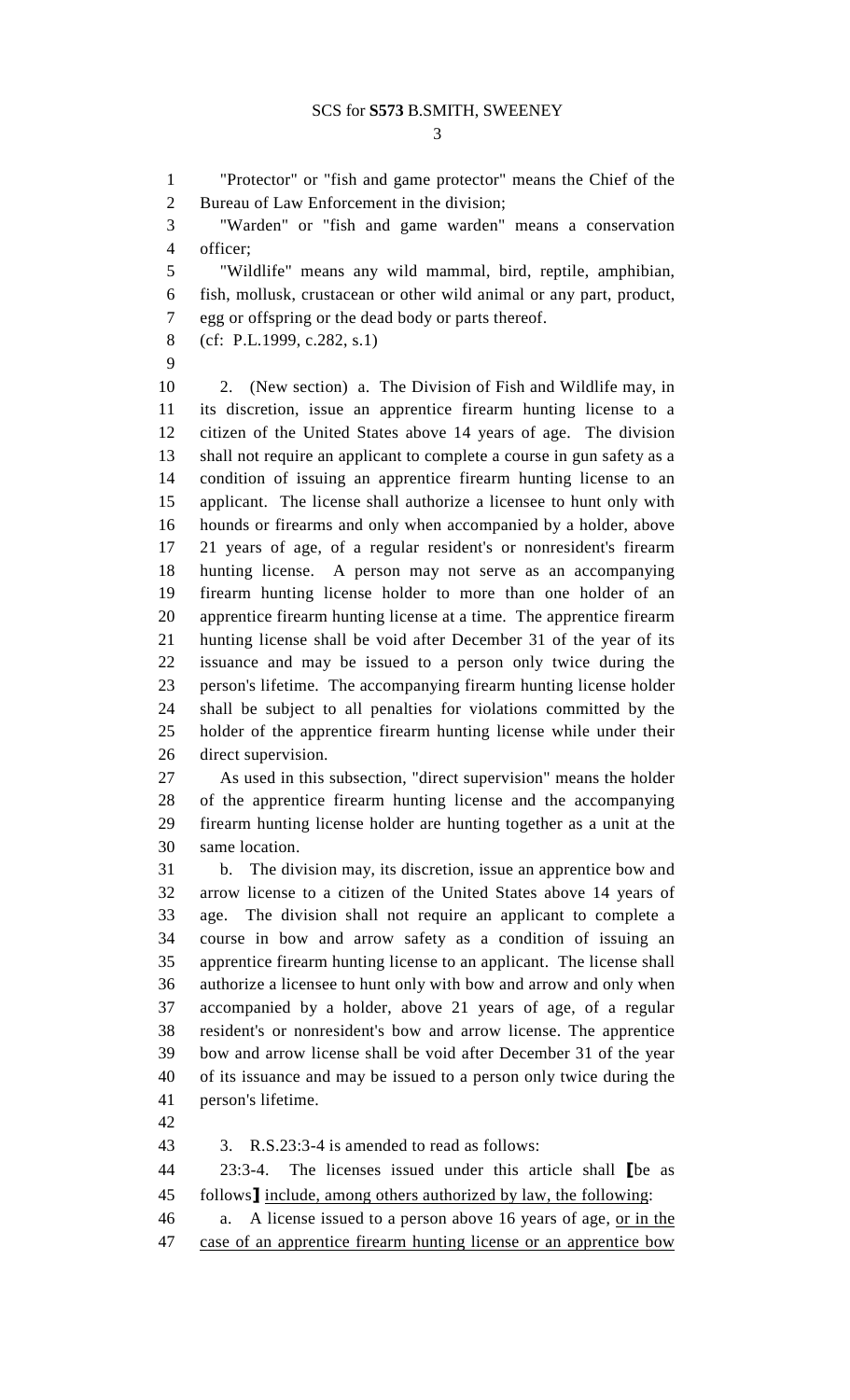#### SCS for **S573** B.SMITH, SWEENEY

4

1 and arrow license, a license issued to a person above 14 years of 2 age, who has an actual and bona fide domicile in this State at the 3 time of the application for the license and who has had an actual 4 and bona fide domicile in this State for at least six months 5 immediately prior thereto, provided that for a resident's trapping 6 license the person shall be above 12 years of age. These licenses 7 shall be designated as the resident's firearm hunting license, the 8 resident's bow and arrow license, the resident's trapping license, 9 [and] the resident's fishing license , the resident's apprentice 10 firearm hunting license, and the resident's apprentice bow and arrow 11 license. 12 (1) (a) The resident's firearm hunting license shall authorize its 13 holder to hunt with hounds and firearms only, and a fee of \$26.50 14 and an issuance fee of \$1.00 shall be charged therefor, except that a 15 person above the age of 65 years shall be charged a fee of \$14.50 16 and an issuance fee of \$1.00. 17 (b) The resident's apprentice firearm hunting license shall 18 authorize its holder to hunt only with hounds and firearms and only 19 when accompanied by a holder, above 21 years of age, of a regular 20 resident's or nonresident's firearm hunting license. A fee of \$26.50 21 and an issuance fee of \$1.00 shall be charged for a resident's 22 apprentice firearm hunting license, except that a person above the 23 age of 65 years shall be charged a fee of \$14.50 and an issuance fee 24 of \$1.00. The resident's apprentice firearm hunting license may be 25 issued to a person only twice during the lifetime of the person.  $26$  (2) (a) The resident's bow and arrow license shall authorize its

27 holder to hunt with bow and arrow only, and a fee of \$30.50 and an 28 issuance fee of \$1.00 shall be charged therefor, except that a person 29 above the age of 65 years shall be charged a fee of \$15.50 and an 30 issuance fee of \$1.00.

31 (b) The resident's apprentice bow and arrow license shall 32 authorize its holder to hunt only with bow and arrow and only when 33 accompanied by a holder, above 21 years of age, of a regular 34 resident's or nonresident's bow and arrow license. A fee of \$30.50 35 and an issuance fee of \$1.00 shall be charged for a resident's 36 apprentice bow and arrow license, except that a person above the 37 age of 65 years shall be charged a fee of \$15.50 and an issuance fee 38 of \$1.00. The resident's apprentice bow and arrow license may be 39 issued to a person only twice during the lifetime of the person.

40 (3) The resident's trapping license shall authorize its holder to 41 trap only, and a fee of \$31.50 and an issuance fee of \$1.00 shall be 42 charged therefor, except that a person above 12 years and under 16 43 years of age shall be charged no fee.

44 (4) The resident's fishing license shall authorize its holder to 45 fish only, and a fee of \$21.50 and an issuance fee of \$1.00 shall be 46 charged therefor, except that (a) in any case where the applicant is 47 above 70 years of age and is otherwise qualified, no license shall be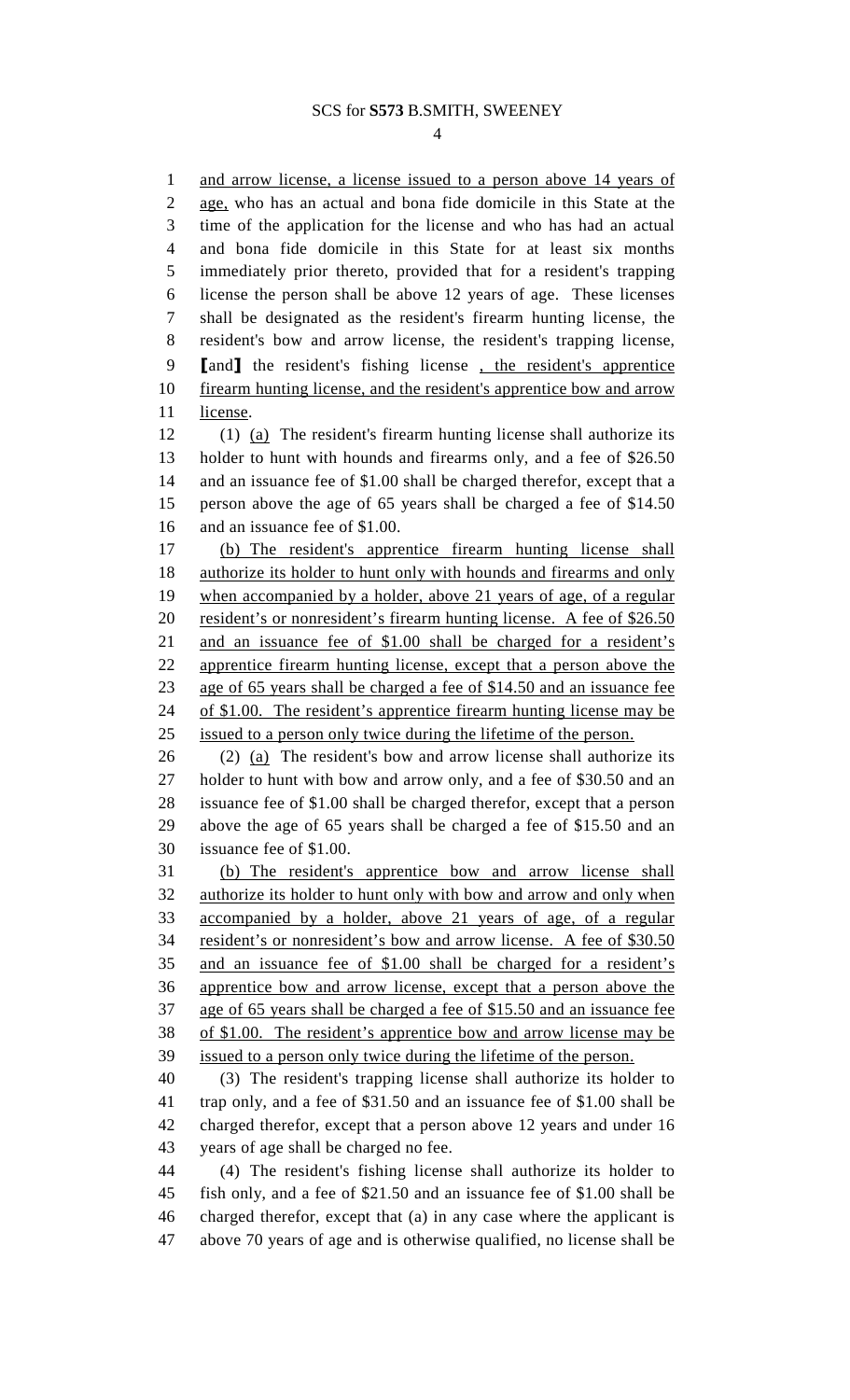5

1 required, and (b) a person above 65 years and under 70 years of age 2 shall be charged a fee of \$11.50 and an issuance fee of \$1.00.

3 (5) Any resident of this State who is afflicted with total 4 blindness, upon application to the division, shall be entitled to a 5 resident's fishing license without fee or charge.

6 b. A license issued to a person above 16 years of age , or in the 7 case of an apprentice firearm hunting license or an apprentice bow 8 and arrow license, a license issued to a person above 14 years of 9 age, not entitled to a resident's license, authorizing him to trap or to 10 hunt, as applicable, except that a nonresident's two-day small game 11 firearm hunting license shall not permit the taking, hunting, or 12 killing of deer or turkey. These licenses shall be designated as the 13 nonresident's firearm hunting license, the nonresident's apprentice 14 firearm hunting license, the nonresident's bow and arrow license, 15 the nonresident's apprentice bow and arrow license, the 16 nonresident's trapping license, and the nonresident's two-day small 17 game firearm hunting license.

18 A nonresident's apprentice firearm hunting license shall 19 authorize its holder to hunt only with hounds and firearms and only 20 when accompanied by a holder, above 21 years of age, of a regular 21 resident's or nonresident's firearm hunting license. A nonresident's 22 apprentice bow and arrow license shall authorize its holder to hunt 23 with bow and arrow only and only when accompanied by a holder, 24 above 21 years of age, of a regular resident's or nonresident's bow 25 and arrow license. The nonresident's apprentice firearm hunting 26 license and the nonresident's apprentice bow and arrow license may 27 each be issued to a person only twice during the lifetime of the 28 person.

29 (1) The fees for the nonresident's firearm hunting license 30 [and] , the nonresident's apprentice firearm hunting license, the 31 nonresident's bow and arrow license, and the nonresident's 32 apprentice bow and arrow license shall each be \$134.50 and an 33 issuance fee of \$1.00.

34 (2) The fee for the nonresident's trapping license shall be 35 \$199.50 and an issuance fee of \$1.00.

36 (3) The fee for a nonresident's two-day small game firearm 37 hunting license shall be \$35.50 and an issuance fee of \$1.00.

38 c. A license issued to a person above 16 years of age not 39 entitled to a resident's license, authorizing him to fish only. These 40 licenses shall be designated as the nonresident's annual fishing 41 license, the nonresident's two-day fishing license, valid for a period 42 of two consecutive days, and the nonresident's seven-day vacation 43 fishing license, valid for a period of seven consecutive days.

44 (1) The fee for the nonresident's annual fishing license shall be 45 \$33.00 and an issuance fee of \$1.00.

46 (2) The fee for the nonresident's two-day fishing license shall be 47 \$8.00 and an issuance fee of \$1.00.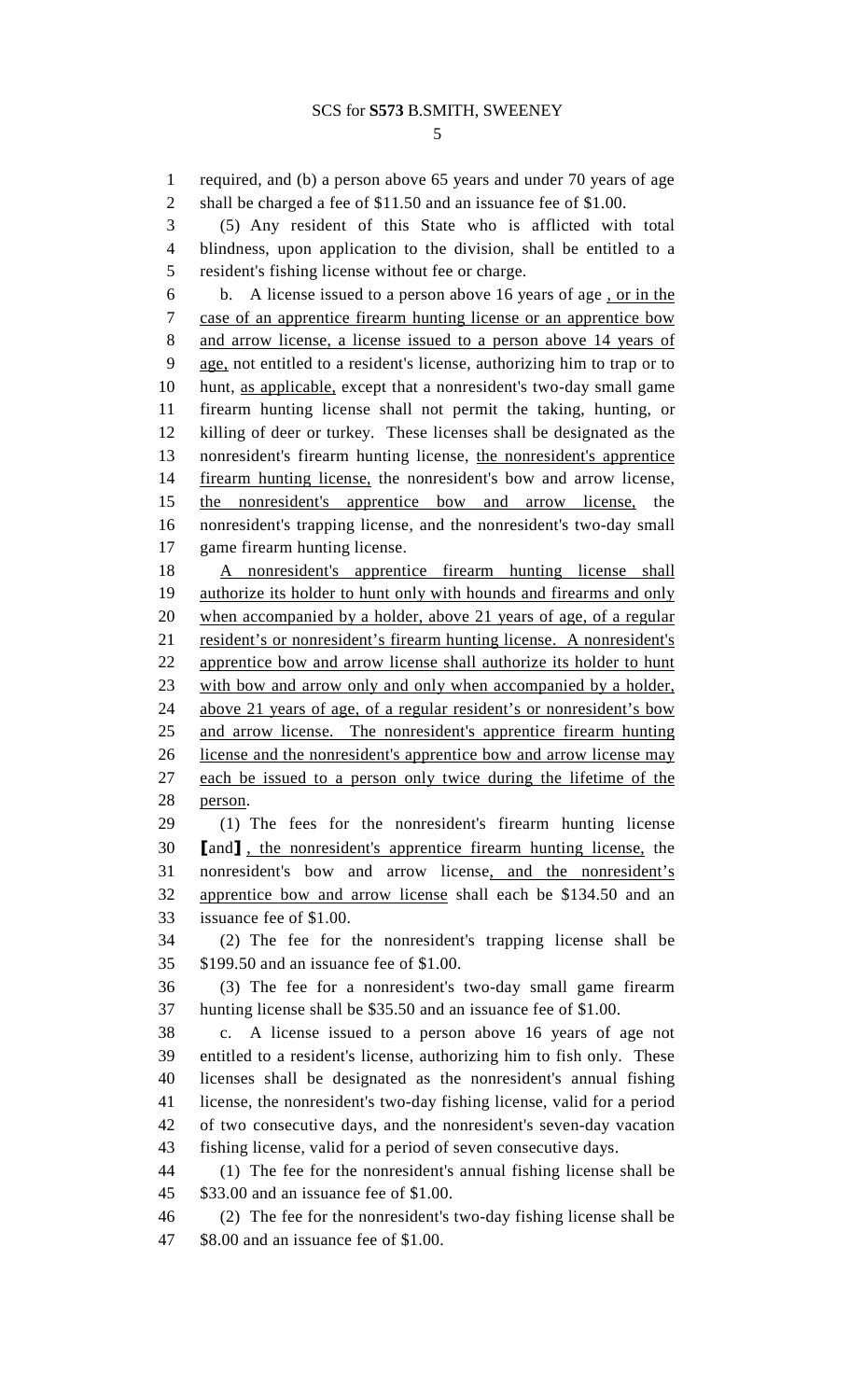1 (3) The fee for the nonresident's seven-day fishing license shall 2 be \$18.50 and an issuance fee of \$1.00. 3 d. Every license issued hereunder shall be void after December 4 31 next succeeding its issuance, except the one-day hunting license, 5 which shall expire on the date of issuance; the nonresident's seven-6 day fishing license, which is valid only for seven consecutive days 7 after date of issuance; the nonresident's two-day fishing license, 8 which shall expire on the day after the date of issuance; and the 9 nonresident's two-day small game firearm hunting license, which 10 shall expire on the day after the date of issuance. 11 Any license issued hereunder to a person under 16 years of age 12 shall be void after December 31 of the year in which the licensee 13 becomes 16 years of age. 14 e. The fees for licenses set forth in this section may be adjusted 15 by the Fish and Game Council pursuant to section 12 of P.L.1982, 16 c.180 (C.23:3-1a). 17 (cf: P.L.1999, c.282, s.10) 18 19 4. Section 1 of P.L.1954, c.57 (C.23:3-4.2) is amended to read 20 as follows: 21 1. a. Notwithstanding any provisions contained in sections 22 23:3-1 to 23:3-22 of the Revised Statutes, concerning the issuance 23 of resident or nonresident firearm hunting licenses, at the time an 24 application for a firearm hunting license that is not an apprentice 25 license is made by an applicant above the age of 10, to whom a 26 license other than an apprentice license has not previously been 27 issued, such applicant shall present to the issuing agent a certificate 28 stating that the applicant has satisfactorily completed a course in 29 gun safety, which shall be signed by an agent of the Division of 30 Fish [, Game and Shell Fisheries] and Wildlife designated for the 31 purpose whose fitness to give instructions in safe gun handling has 32 been determined by the Division of Fish [, Game and Shell 33 Fisheries] and Wildlife of the Department of Environmental 34 Protection. A person above the age of 10 who previously has [had] 35 held a license to engage in hunting [issued to him] , other than an 36 apprentice license, shall not be entitled to purchase another such 37 license in a subsequent year unless at the time of making 38 application he shall submit to the license issuing agent his license of 39 a previous year, or a certification from the Division of Fish [, Game 40 and Shell Fisheries] and Wildlife stating that he held such a license. 41 b. An applicant for an apprentice firearm hunting license shall 42 be exempt from the requirement to show that the person has 43 completed a course in gun safety as provided in subsection a. of this 44 section. 45 (cf: P.L.1971, c.381, s.2)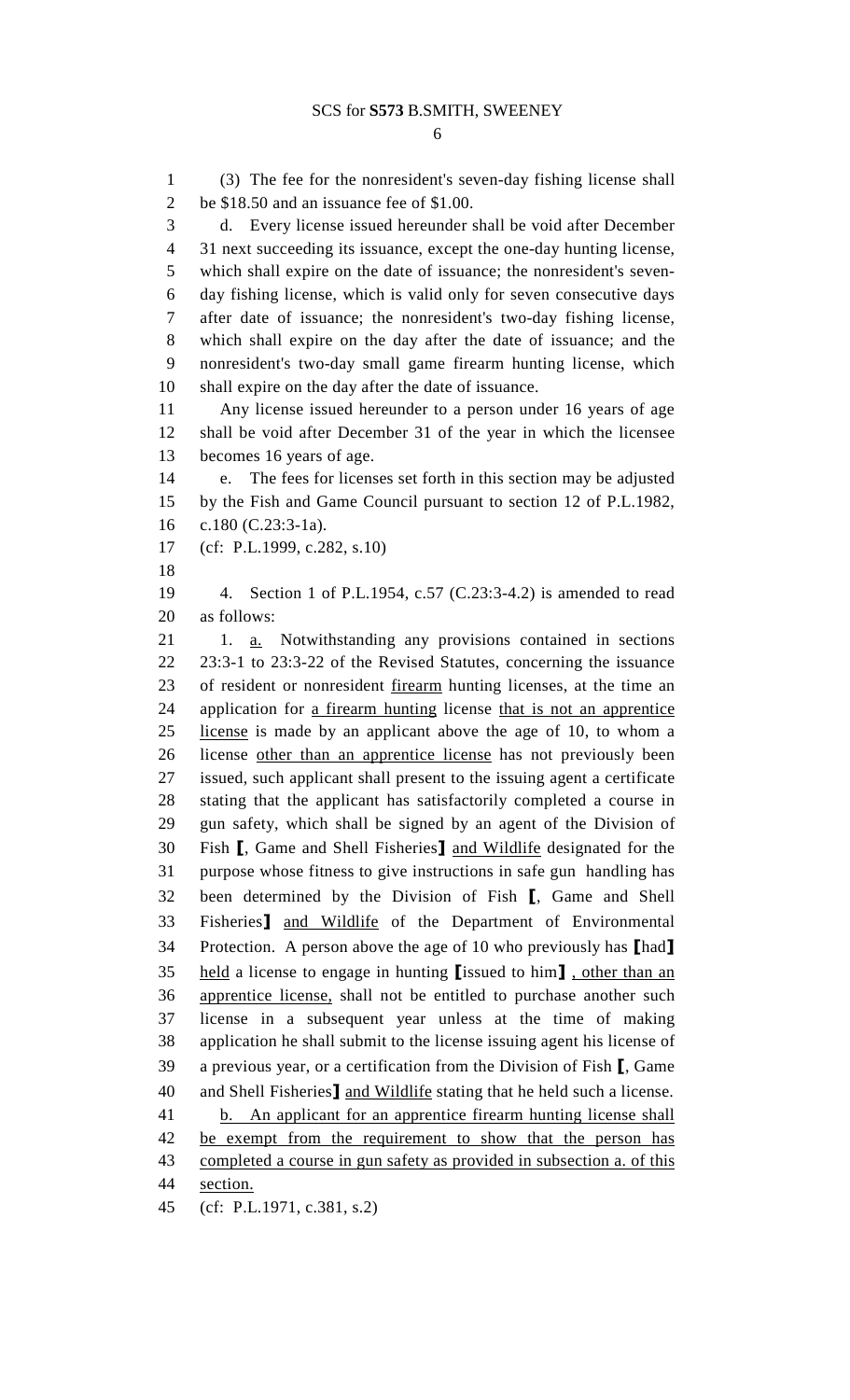## SCS for **S573** B.SMITH, SWEENEY

7

1 5. Section 6 of P.L.1954, c.57 (C.23:3-4.7) is amended to read 2 as follows: 3 6. No license issuing agent shall issue a firearm hunting 4 license, other than an apprentice license, to a person above the age 5 of 10, [who has not] unless the person has submitted  $\ln 1$  a 6 firearm hunting license of a previous year that is not an apprentice 7 license, or a certificate showing that he has successfully completed 8 a course in gun safety given by an individual duly designated by the 9 New Jersey Division of Fish [, Game and Shell Fisheries and any] 10 and Wildlife. Any person above the age of 10 who obtains a 11 hunting license under false information within the scope of this act 12 shall be subject to a fine of not less than [\$20.00] \$20 nor more 13 than [\$200.00] \$200 for each offense. 14 (cf: P.L.1971, c.381, s.4) 15 16 6. Section 1 of P.L.1957, c.195 (C.23:3-7.1) is amended to read 17 as follows: 18 1. a. Notwithstanding any provisions contained in sections 19 23:3-1 to 23:3-22 of the Revised Statutes, concerning the issuance 20 of resident or nonresident bow and arrow licenses, any person 21 applying for a bow and arrow license, other than an apprentice 22 license, must present to the issuing agent either a certificate stating 23 that the applicant has satisfactorily completed a course in bow and 24 arrow safety and proficiency, which shall be signed by an agent of 25 the Division of Fish and [Game] Wildlife designated for the 26 purpose whose fitness to give instructions in bow handling has been 27 determined by the Division of Fish and [Game] Wildlife of the 28 Department of [Conservation and Economic Development] 29 Environmental Protection, or a previously issued bow and arrow 30 license that is not an apprentice license. 31 b. An applicant for an apprentice bow and arrow license shall 32 be exempt from the requirement to show that the person has 33 completed a course in bow and arrow safety and proficiency as 34 provided in subsection a. of this section. 35 (cf: P.L.1957, c.195, s.1) 36 37 7. Section 6 of P.L.1957, c.195 (C.23:3-7.6) is amended to read 38 as follows: 39 6. No license issuing agent shall issue a bow and arrow license, 40 other than an apprentice license, to any person [who has not been 41 issued], unless the person has submitted a bow and arrow license 42 **[in]** of a previous year **[unless such person]** that is not an 43 apprentice license, or presents a certificate showing that he has 44 successfully completed a course in bow and arrow safety and 45 proficiency, given by an individual duly designated by the New 46 Jersey Division of Fish and [Game and any] Wildlife. Any person